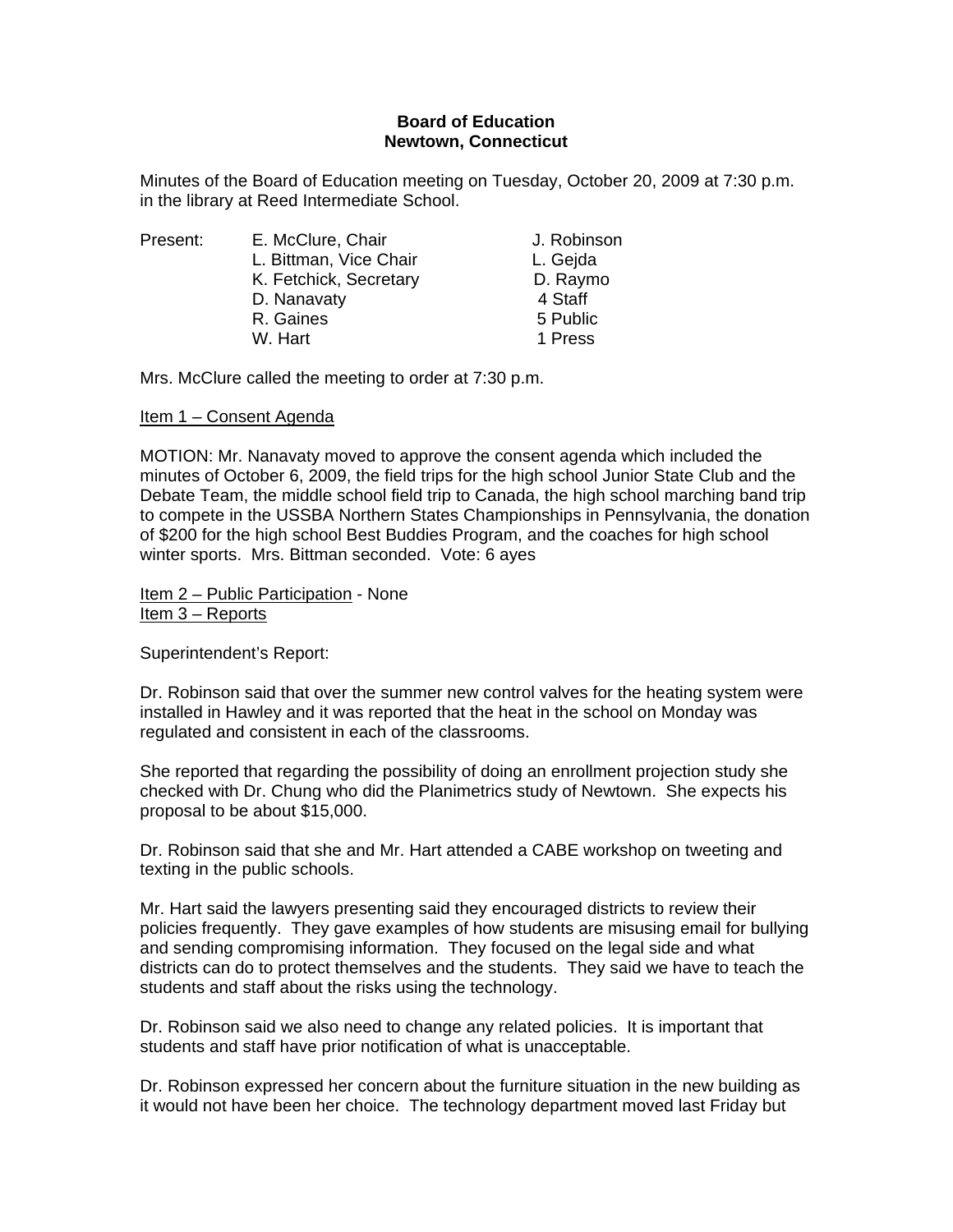Board of Education **-2-** All the Second December 20, 2009 **October 20, 2009** 

had to deal with having no water in the building. It is possible that we will use Canaan House for storage. Unfortunately 65 cabinets were not accounted for to move. She sent a letter to Joe Borst asking to find storage space for us.

Mrs. McClure said that there might be some space in Town Hall South. She doesn't feel Canaan House is safe.

Mrs. Fetchick said she would follow up with the Board of Selectmen.

Dr. Robinson said with the State talking about cutting the excess cost grant for special education we have been told it will go down to 70%. We budgeted for 18 out-placed students but that has increased to just under 30 students. Most additional students have been placed by DCF. Right now we have \$418,000 unexpected costs which is a combination of the reduction of the percentage of State funding and the placement of the additional students.

Mrs. Fetchick asked to add an item to new business to discuss political campaigning at the schools due to recent events over the last few weeks.

Dr. Robinson said she needs to approve anything that is distributed at the schools. We have related policies regarding distribution of materials. She is reviewing sample policies from CABE and other districts.

Mr. Nanavaty said the problem in Newtown is that our schools are our polling places. The registrars have set a certain distance for candidates to stay away from the polling place. We should look at whether the campaigning is during school hours or during a public function which is not educational.

Dr. Robinson said it is up to the sponsor of the event to determine that. We don't allow people to just come on school grounds for campaigning during school hours.

Mrs. Fetchick said that during school hours it is inappropriate and disruptive. We've had a couple of incidents over the past two years and we should have a policy.

Mrs. Bittman said that during off hours our buildings are owned by the town so we have to understand what the town policies are.

Mr. Hart said we should check the legalities when the buildings are being used during off hours for non-school activities.

Mrs. McClure asked when we will know for sure how much we will get from the state.

Mrs. Raymo said we report information to the state in December so we should know the amount in January. We have to act now so we can free money up in January.

Financial Report and Transfers:

Mrs. Raymo said we have alerted the principals about the large deficit in the out-ofdistrict tuition costs and a memo will be going out regarding the freeze. There will be no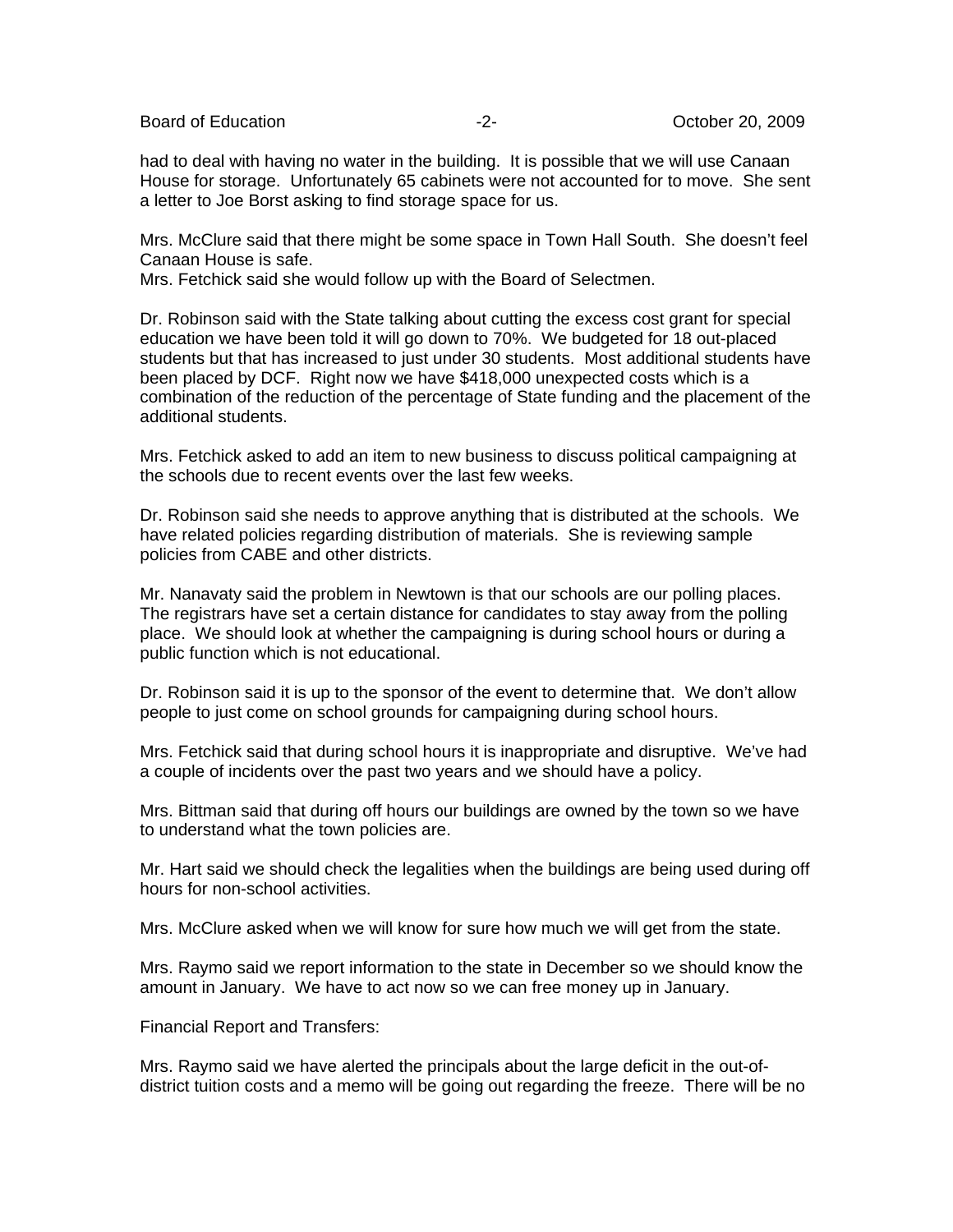Board of Education **-3**- **Community** -3- **Community** Corober 20, 2009

overtime. She would like to meet with the finance committee this week to discuss this issue.

MOTION: Nanavaty moved to approve the financial report dated November 30, 2009. Mrs. Fetchick seconded.

Mrs. Fetchick said the \$580,000 for certified substitutes seems high.

Mrs. Raymo said we should look at other DRG B towns for comparisons. We have to realign what we are doing.

Vote: 6 ayes

Item 5 – New Business

Grade 9 Western Studies Curriculum:

Dr. Gejda introduced Candi Dietter, Social Studies Department Chair, work worked on this curriculum. Dr. Gejda said this has been developed using the concept-based curriculum model.

MOTION: Mr. Gaines moved to approve the Grade 9 Western Studies curriculum. Mrs. Bittman seconded. Vote: 6 ayes

Grades K-9 Modified Writing Curriculum:

Dr. Gejda introduced Sheila Blachman, our inclusion coordinator, and Meghan Trubiano, one of our classroom teachers, who assisted in writing this curriculum. Dr. Gejda said our teachers have begun to review various curricula to ensure that the implementation is appropriate for students identified as having special needs. This curriculum will help maintain high expectations while delivering a rigorous curriculum for these students.

MOTION: Mrs. Bittman moved to approve the Grades K-9 Modified Writing curriculum. Mr. Gaines seconded. Vote: 6 ayes

Item 4 – Old Business

Newtown High School Expansion Project Update:

Dr. Robinson said the project is on schedule. The graded flooring for the gym is coming in darker so it will be difficult to see the lines on it so we are looking to upgrade it to level 1 for approx. \$15,000. We have not yet resolved the additional means of egress from the team room yet. Joe Costa is dealing with that.

Mrs. McClure asked how the busing was going. Dr. Robinson said there have been a number of bus complaints such as overcrowding and issues with bus stops.